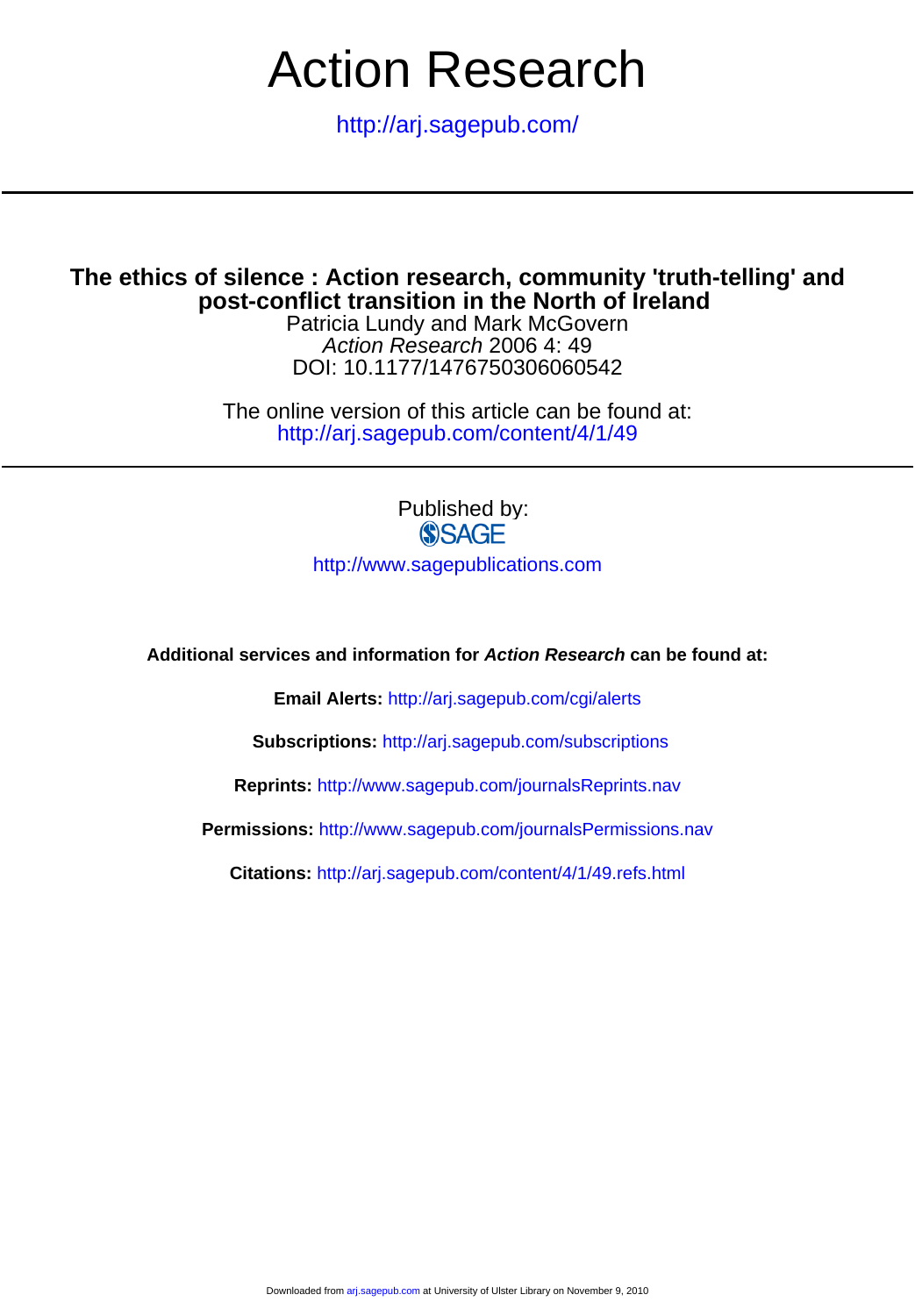# *Action Research*



Volume 4(1): 49–64 Copyright© 2006 SAGE Publications London, Thousand Oaks CA, New Delhi www.sagepublications.com DOI: 10.1177/1476750306060542

# **ARTICLE**

# **The ethics of silence**

Action research, community 'truth-telling' and post-conflict transition in the North of Ireland

Patricia Lundy *University of Ulster*

Mark McGovern *Edge Hill College of HE, Ormskirk*

#### **ABSTRACT**

Using a case study of the Ardoyne Commemoration Project (ACP), a community-based 'truth-telling' project in the North of Ireland, this article explores the role that action research can play in researching sensitive topics in violently divided societies. The article focuses on the ethics of carrying out research that could be potentially harmful for participants and researchers. The principles that underpinned the work of the ACP, including participation, local ownership and control, and the role of 'insiders' are critically examined. The article argues that in situations where political violence has occurred and marginalized groups have experienced social injustice, it is ethically impossible and morally reprehensible for social researchers to remain detached and silent. Action research methodologies are framed by a commitment to social justice, giving voice to those who are usually silenced, challenging structures of oppression and acting *with* ordinary people to bring about social change – therefore they offer appropriate research models for engaging in community-based 'truth-telling' in post-conflict situations.

#### **KEY WORDS**

- action research
- community
- 'truth-telling'
- ethics
- North of Ireland
- political conflict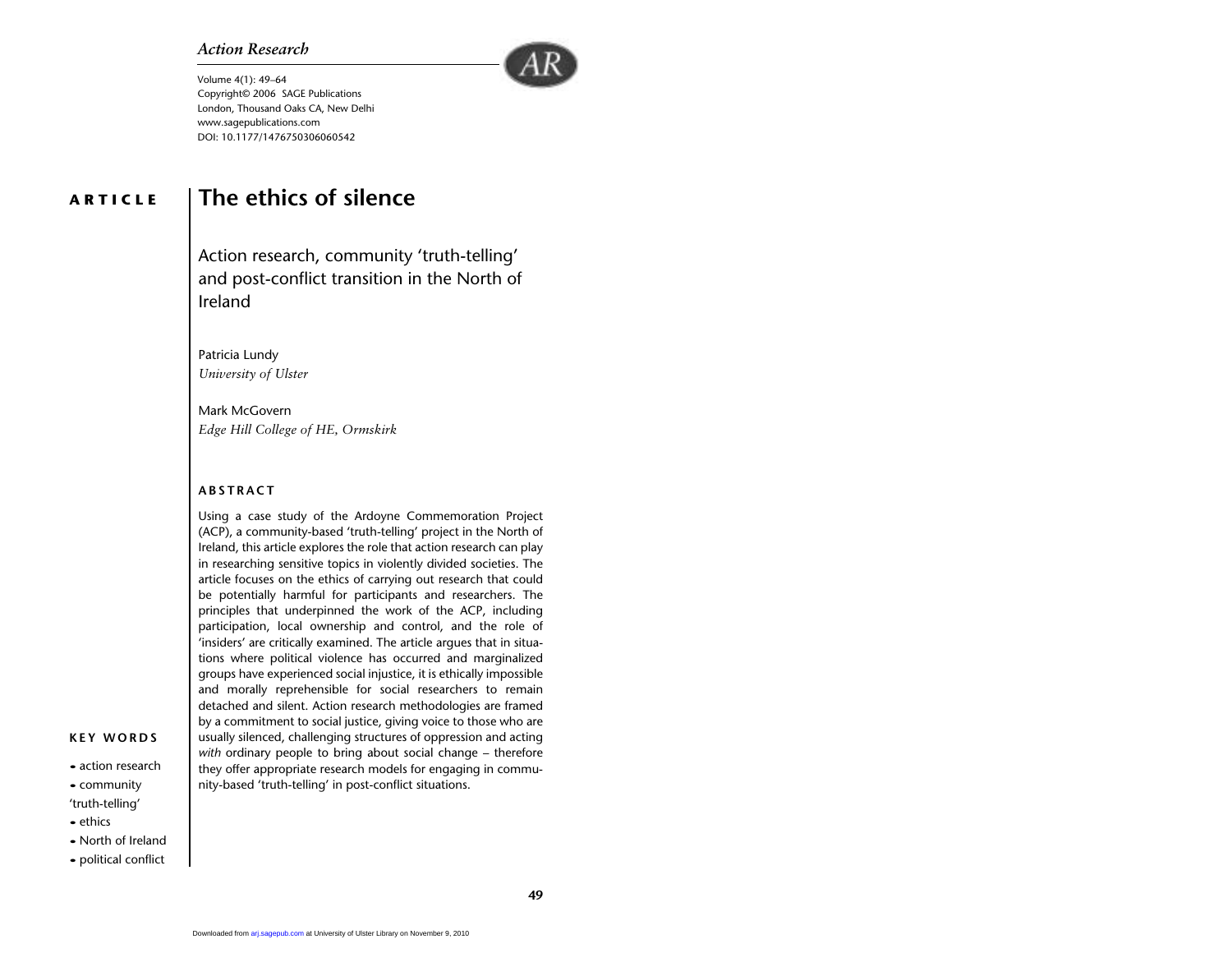# **Introduction**

Ardoyne is a socially disadvantaged republican working-class community in North Belfast with a population of approximately 7500. In 1998, in the wake of the cease-fires and the signing of the Good Friday Agreement, an opportunity emerged for reflection on the past 30 years or more of political conflict. In July of that year the Ardoyne Commemoration Project (ACP) took advantage of the space created by the 'peace process' and the reflective mood to initiate what developed into a community driven 'truth-telling' process. There was no blueprint for this type of project locally or internationally. Over a four-year period the ACP collated and edited over 300 interviews, testimonies, and eyewitness accounts of relatives and friends of the 99 conflict-related deaths in the Ardoyne community. In 2002 a 543-page book was published entitled *Ardoyne: The untold truth*, containing the testimonies and six historical chapters contextualizing the conflict. However, as this article intends to demonstrate, the principles and processes that underpinned the work of the ACP encompassed much more than pulling together a series of interviews for the production of a book.

The various parties to the conflict between 1969 and 1998 killed a total of 99 people from Ardoyne (Ardoyne Commemoration Project, 2002). Of these 50 were killed by loyalists, 26 by members of the security forces (British army and RUC) and 13 by various republican groups. Another six were members of the IRA killed inadvertently while on active service, one died accidentally, and in three cases it is unclear who was responsible. In addition, close to 35 per cent of the male population have been political prisoners over the past 30 years of conflict (Ardoyne Youth Providers Forum, 1998). As a republican working-class community, Ardoyne was subject to some of the most draconian and invidious state counter-insurgency strategies. Blanket surveillance and the activities of state intelligence agencies had a particularly damaging impact and engendered a deep sense of alienation and distrust, particularly of outsiders. It is against this backdrop that the ACP developed and carried out its work.

By using the Ardoyne Commemoration Project as a case study, this article explores the role that action research can play in researching sensitive topics in violently divided societies. It begins with a brief discussion of the underlying principles of action research and its ethical approach. It moves on to outline the ways in which the ACP fits an action research model by examining the nature of its work, the motivation for doing the research, its perceived beneficiaries and the processes involved. The authors then reflect on a number of ethical and political dilemmas that the ACP encountered. This draws on an evaluation of the work of the ACP (Lundy  $\&$  McGovern, 2005). In particular the article critically examines the ethics of carrying out research that could be potentially harmful for participants and researchers. How the ACP addressed these issues is the focus of the remaining sections of the article. This entails a critical analysis of the underlying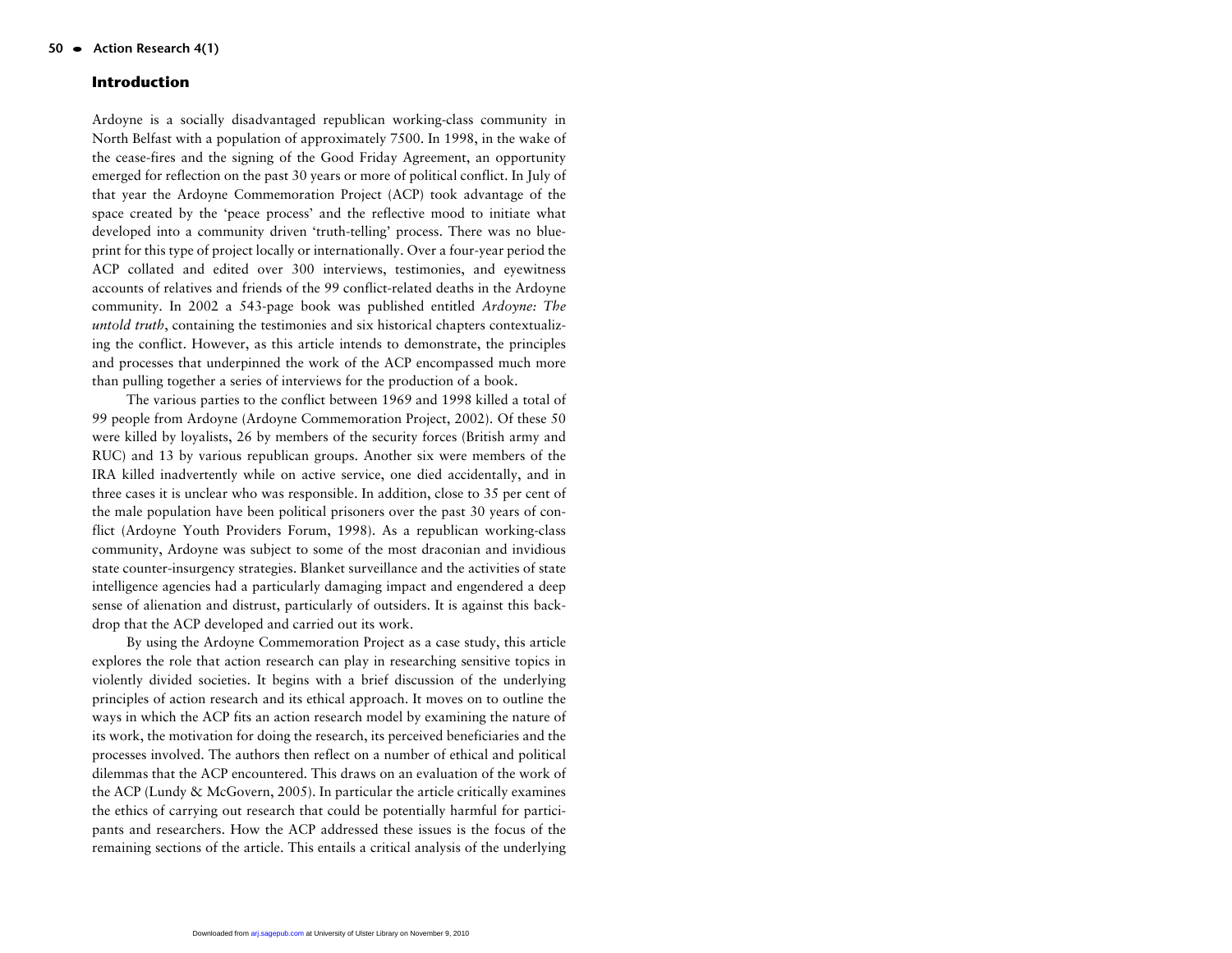principles and processes of the ACP, including: community participation; local ownership and control; and the role of 'insiders'. The article concludes that the action research approach adopted by the ACP was key to resolving a number of the ethical and political dilemmas that arose.

#### **Action research: an ethical approach**

The position that researchers take when faced with an ethical dilemma is likely to be affected by their motivation for doing the research, its purpose, and whom they see as benefiting from it. Action research rejects the position that research should be objective and value-free and that researchers should remain detached and neutral. It is an overtly political paradigm that engages researchers on equal terms with marginalized groups, those usually considered subjects, in a collaborative initiative to bring about social justice and social change. Therefore, action research is distinctive in the goals it seeks to achieve and the way in which it is carried out. Although developed in a range of locations and within a multiplicity of disciplines, at its most straightforward action research is defined by Anisur Rahman as having two core interconnected elements; it is 'action research that is participatory and participatory research that unites with action' (1993, p. 75; see also, Brydon-Miller, Greenwood & Maguire, 2003; Fals Borda, 1991). As Rahman also suggests, action research is a coherent attempt to retrieve and legitimate popular knowledge; 'a political practice challenging not only the idea of oppression through control of material production but also domination resulting from control over the means of knowledge production [including] the social power to determine what is valid or useful knowledge' (1993, p. 83). In a similar vein, Budd Hall has argued that action research is designed to 'gain a place at the knowledge-creating table' for those generally excluded from such processes (2001, p. 176).

A common focus that links the diverse fields of action research practice is 'how we go about generating knowledge that is both valid and vital to the well-being of individuals, communities, and for the promotion of large-scale democratic social change' (Brydon-Miller et al., 2003, p. 11). The key imperative is to conduct the research in an 'egalitarian manner', while the outcomes are understood to be directed toward creating 'opportunities for meaningful, democratic and liberatory action' (Lincoln, 2001, p. 129). The full and active involvement of participants is key to identifying strategies and raising consciousness, breaking down traditional hierarchical distinctions between academics and the community. Indeed, what have been termed 'organic-activist-researchers' (Park & Pellow, 1996, p. 138) may occupy the position of community member and researcher simultaneously. The manner in which the research is initiated, designed, conducted, and disseminated is itself intended to form part of a wider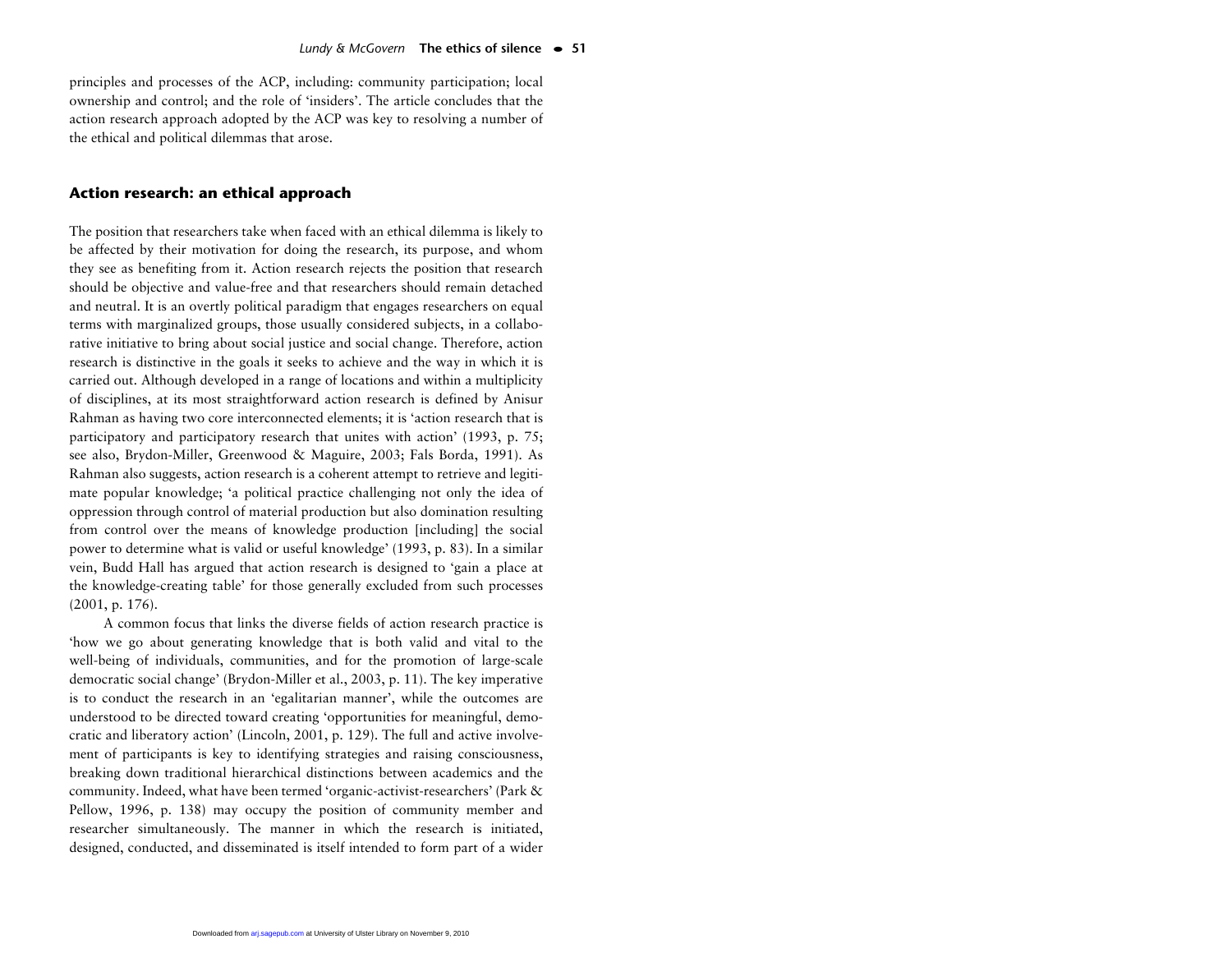emancipatory project by challenging the way in which knowledge is constituted and validated. Dialogue, critical reflection, and an openness to criticism from others are central to the democratization process and the breaking down of power relationships and decision-making control. As Stoecker (1997) points out, community members should not only advise on the shape and direction of the research but must have the opportunity to 'at least collaboratively control the decisionmaking process' (p. 4). The challenge action research offers to structures of oppression is particularly relevant to societies that are coming out of a period of political conflict and seeking to address social injustices and the legacies of the past.

As this article suggests, central to the work of the Ardoyne Commemoration Project was the adoption of action research strategies and methodologies. Indeed, the principles of community participation, local ownership, and control could be said to have been its greatest strengths. Local stakeholders (or the community) were fully involved in the initiation, design, decision-making, management, and delivery of the project. From the outset it was an egalitarian, consciousness-raising, and empowering initiative that was seeking to bring about change and social justice. It emerged and was driven by people within the community. However, it is also true to say that only a small number of ACP volunteers were familiar with the minutiae of action research pedagogy, strategies, and methodologies. What guided the project initially was a fairly rudimentary understanding of action research principles gained through involvement in community development work or studying as political prisoners. The two authors, one of whom was born and reared in Ardoyne and as such could be described as an organic-activist-researcher, joined the project a few months after its inception and added to this knowledge base. The experience of the ACP provides insights into the role that action research can play in 'truth-telling' initiatives in post-conflict societies.

#### **Dangerous research: ethical issues**

There has been considerable debate about the ethical implications of the potential harm in social research, both for those being researched and those who are carrying it out (Connolly, 2003; Hammersley & Atkinson, 1995; Warwick, 1982). Though there is much disagreement (even on how harm may be interpreted) there is general awareness that social research can have significant consequences for those being studied. The key ethical principle is that the researcher should avoid negative repercussions both for those who have participated in the research and, more broadly, anyone affected by it (Connolly, 2003; Hammersley & Atkinson, 1995). Those researching areas of political conflict have particularly reflected on such difficulties and dangers (Brewer, 1993; Lee-Treweek & Linkogle, 2000;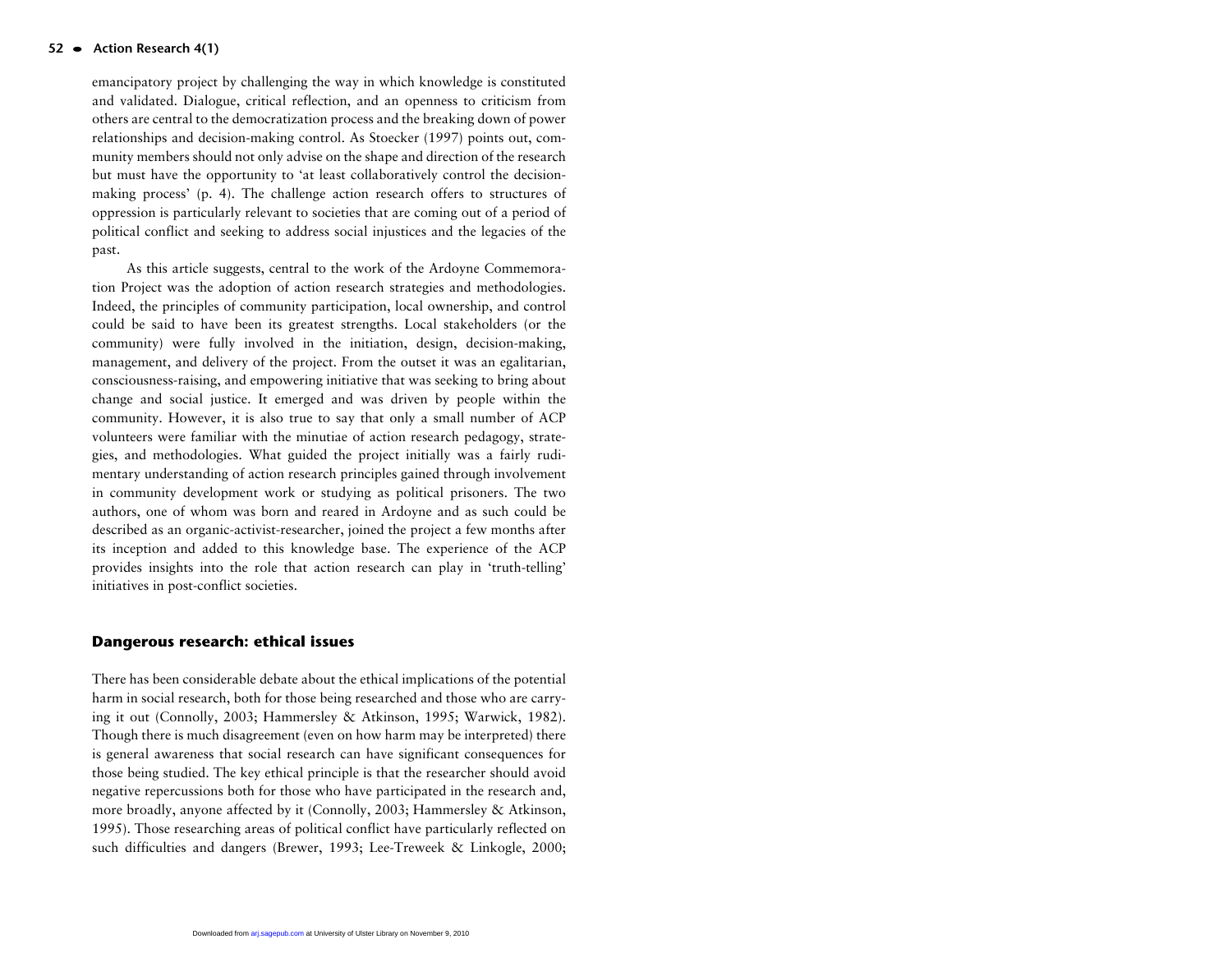Meth & Malaza, 2003; Nordstrom & Robben, 1995; Sluka, 2000; Smyth & Robinson, 2001). These authors generally conclude that social division and political conflict deeply impact upon issues of access, interviewee presentation, the use of research for ends potentially detrimental to those being studied, and the physical safety of the researcher and researched.

Researchers therefore need to be particularly responsive to the issue of harm when carrying out sensitive research in violently divided societies if it involves vulnerable or marginalized groups and has the potential to be distressing to participants (Connolly, 2003; Smyth & Robinson, 2001). Speaking of such work in the North of Ireland, Connolly (2003) concluded that the experience of those participating in research has not always been positive. He found that some had been left with a feeling of being used and a perception that the researchers had little genuine concern for their particular needs or well-being. Others felt that the whole process had simply reinforced their general sense of powerlessness in society and that participation had actually been harmful.

Paradoxically perhaps, ethical concerns of this nature are often problematized in terms of the 'chilling effect' on future research, rather than the impact on participants, particularly in conflict situations (Israel, 2004; Meth & Malaza, 2003; Pickering, 2001, Sluka, 2000; Smyth & Robinson, 2001). Responding to this problem, anthropologists have been in the fore in calling on social scientists to take a moral stance, with particular regard to state terror and human rights abuses (Green, 1995; Scheper-Hughes, 1995; Sluka, 2000). In a similar vein action research has insisted on the principles of working *with* the oppressed and marginalized, to empower and act as a force for social justice and change; indeed, this is the paradigm's raison d'etre. This then raises the question: Do silence and academic by-standing raise moral and ethical concerns?

#### **The Ardoyne Commemoration Project**

From the outset the ACP was an entirely community-inspired initiative. In July 1998, in the context of the Peace Process, an ad hoc group of victims' relatives, concerned individuals, and representatives from community groups called a public meeting. Around 30 people attended and all were local residents. The objective of the meeting was to discuss ways in which the community might contest what they perceived as the public exclusion of the community's experiences of the conflict. Of particular concern was the way in which a hierarchy of victims appeared to be emerging and the less than equal recognition of all victims of the conflict (Lundy & McGovern, 2001). Dealing with the past and how the community might commemorate their own victims of the conflict were among the issues discussed.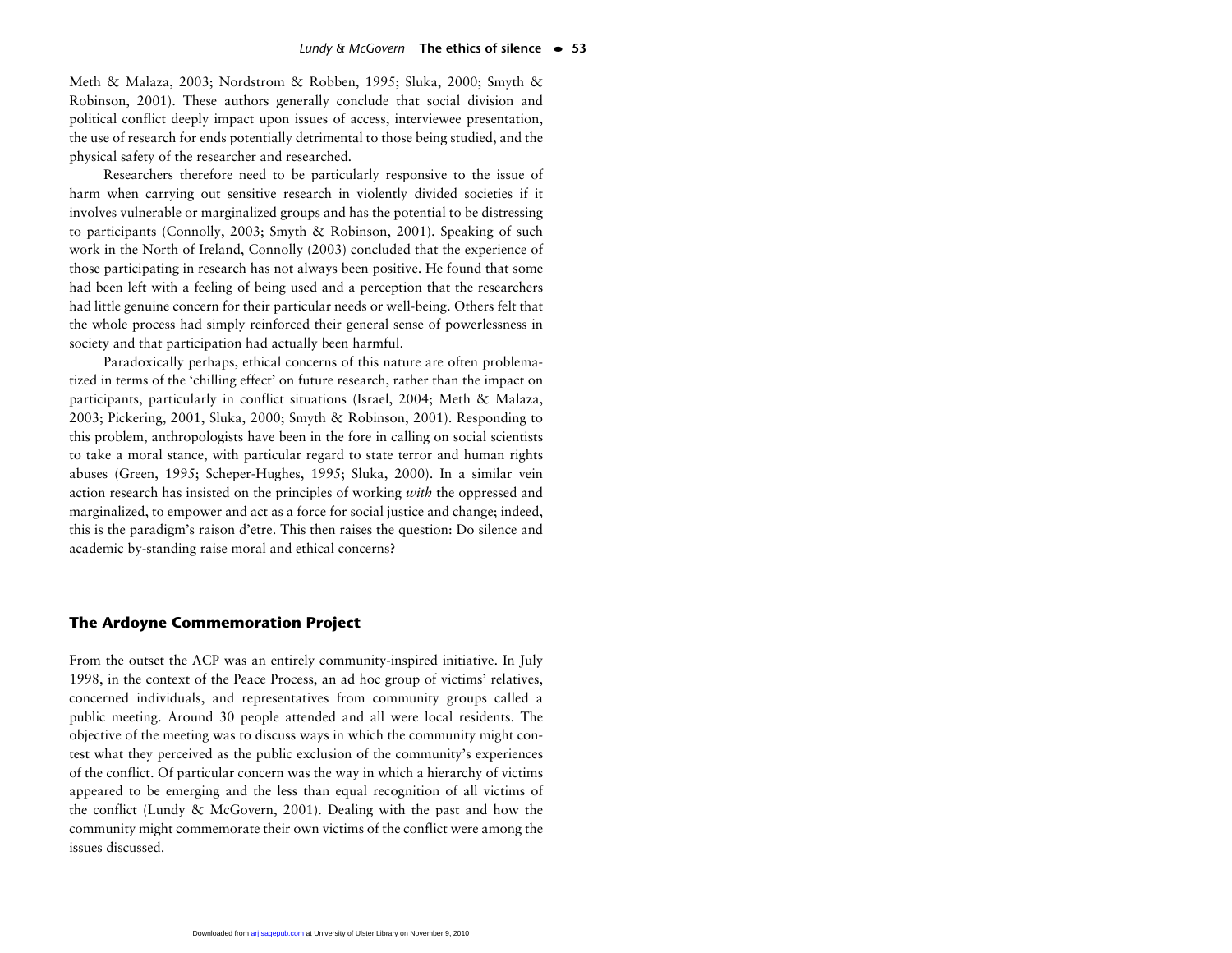After several fairly ad hoc public meetings and much discussion and debate it was eventually decided that the best way to do this would be through a book that allowed people the opportunity to tell their story in their own way. A committee of eight (later reduced to five) was elected to organize and begin work on the project and this subsequently provided the project's day-to-day organizational framework. A wider membership of people joined at various stages, contributing to decision-making and management of the project and assisting with specific tasks. Within the ACP there was a desire to democratize the research process.

Details of the formation of the ACP and its remit were published in the local newspaper and several NGO newsletters. During all stages of the project, the ACP made every effort to seek the views, opinions and active participation of the wider community. Throughout the project it regularly used the local media to inform the wider community about the progress of the project, to seek information or contact individuals, elicit feedback, and to encourage community participation. Several community forums and public meetings were also organized by the ACP (topics for these sessions included: the forgotten victims; the quest for truth and justice; and state collusion). These events were open to the general public and all relatives of victims from Ardoyne received a personal letter of invitation. They were held in a local hall and usually involved a discussion panel made up of representatives from community groups, victims groups, and campaigning organizations from the locality and other parts of the North. Attendance was good and on one occasion drew as many as 300 individuals. All of these events were video recorded.

The purpose of the forums was, again, to update relatives and the wider community on the progress of the project and generate active participation. But perhaps more importantly, these events were designed to create public space; to encourage and enable open dialogue and debate about highly sensitive issues that in the past had been unspoken or taboo. The ACP was seeking to stimulate reflection and by doing so challenge long-held viewpoints. In effect they were pushing the boundaries of what was, or was not, acceptable to articulate (Lundy & McGovern, 2005). A further and more long-term aim was to raise awareness and challenge specific injustices and the legacies of the past. The goals of the ACP and the processes adopted (discussed further below) were therefore clearly more than simply collecting interviews for a book.

It is difficult to put an exact figure on the number of local people who became involved in one way or another with the ACP, but literally dozens contributed to its work through their involvement with interviews, database collation, transcribing, returning edited interviews, and proof reading, etc. However, for the duration of the project there was a core group of at least five or six local people who were consistently involved in the day-to-day management and decision-making of the project. This was very much a bottom-up initiative and community participation was seen as a defining feature. The process and the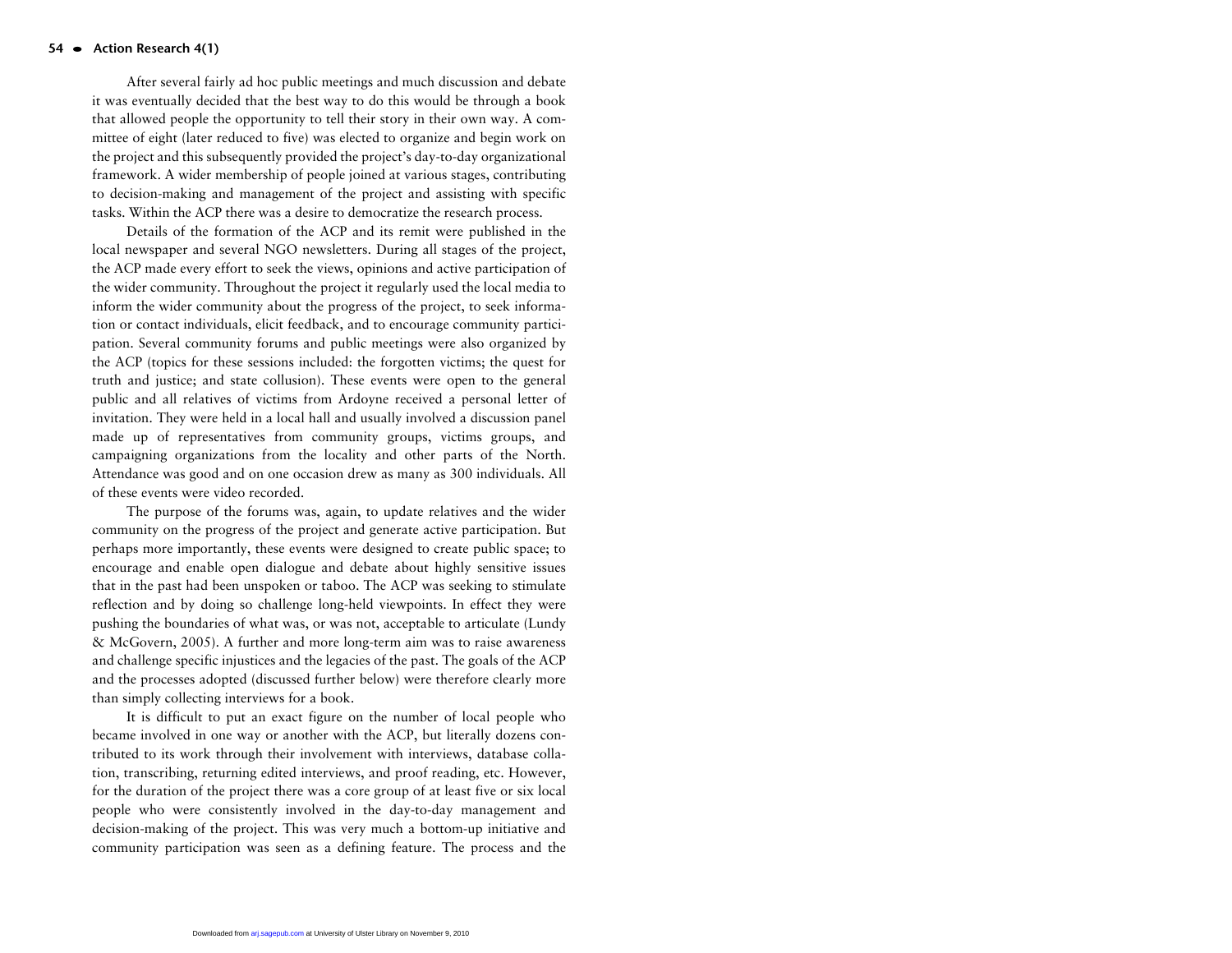philosophy that underpinned it were designed to ensure that the community in effect took ownership and control of every aspect of the project. All of the members of the ACP committee were from the local community. The two authors joined the project a few months after it was initially set up. As mentioned earlier, one of the authors is from Ardoyne and was therefore readily accepted. Shortly after joining she became a member of the ACP committee. In the final year of the project the only 'outsider' (the other author) was elected to the committee. This local orientation, as we discuss later, was regarded as central to the ethos of the project for practical, philosophical and ethical reasons.

The Project was therefore challenging traditional hierarchies and the distinction between the academic and the community in the research process, particularly where the supposedly contradictory subject positions of researcher and community member were simultaneously occupied by the same individual(s) (Park & Pellow, 1996). In addition, community members did not simply advise on the shape and direction of the research; they collaboratively controlled the decision-making process and worked with the academics on an equal basis to identify action strategies.

The research itself was a greater task than any of those involved initially envisaged. It was decided that, if possible, three people would be interviewed in each case. These would include as a norm, the closest relative/s (i.e. spouse, parent or sibling), a near friend or neighbour, and/or anyone who had been an eyewitness to the events of the death. The list of interviewees was arrived at in consultation with the families, usually the spouse, parent and/or the other closest relative of the victim. Ultimately around 300 people were interviewed for the project by members of the ACP (and thus almost invariably themselves local people), usually in the home of the interviewee. Interviews generally lasted between 30 minutes and two hours and almost all were recorded. In addition, a series of oral history interviews were undertaken to provide background information on the development of the conflict in the area to support the writing of a series of historical context chapters.

The desire to democratize the research process was most evident in the decision to hand back the transcribed interview to the interviewee after an initial edit. Interviewees were given a completely free hand to alter their testimony in any way they saw fit. Participants were given pre-publication access to the complete case study. Although the general rule was that changes could only be made to one's own testimony, participants were told that any inaccuracies or issues of concern raised by the content of other testimonies should be brought to the attention of the ACP. If participants were happy with the content, they signed it and a member of the ACP later collected it. This painstaking process was to ensure that what went into the book was precisely what participants wished.

The handing back phase, giving editorial control to participants and creating a sense of ownership, was regarded by the committee as an essential thing to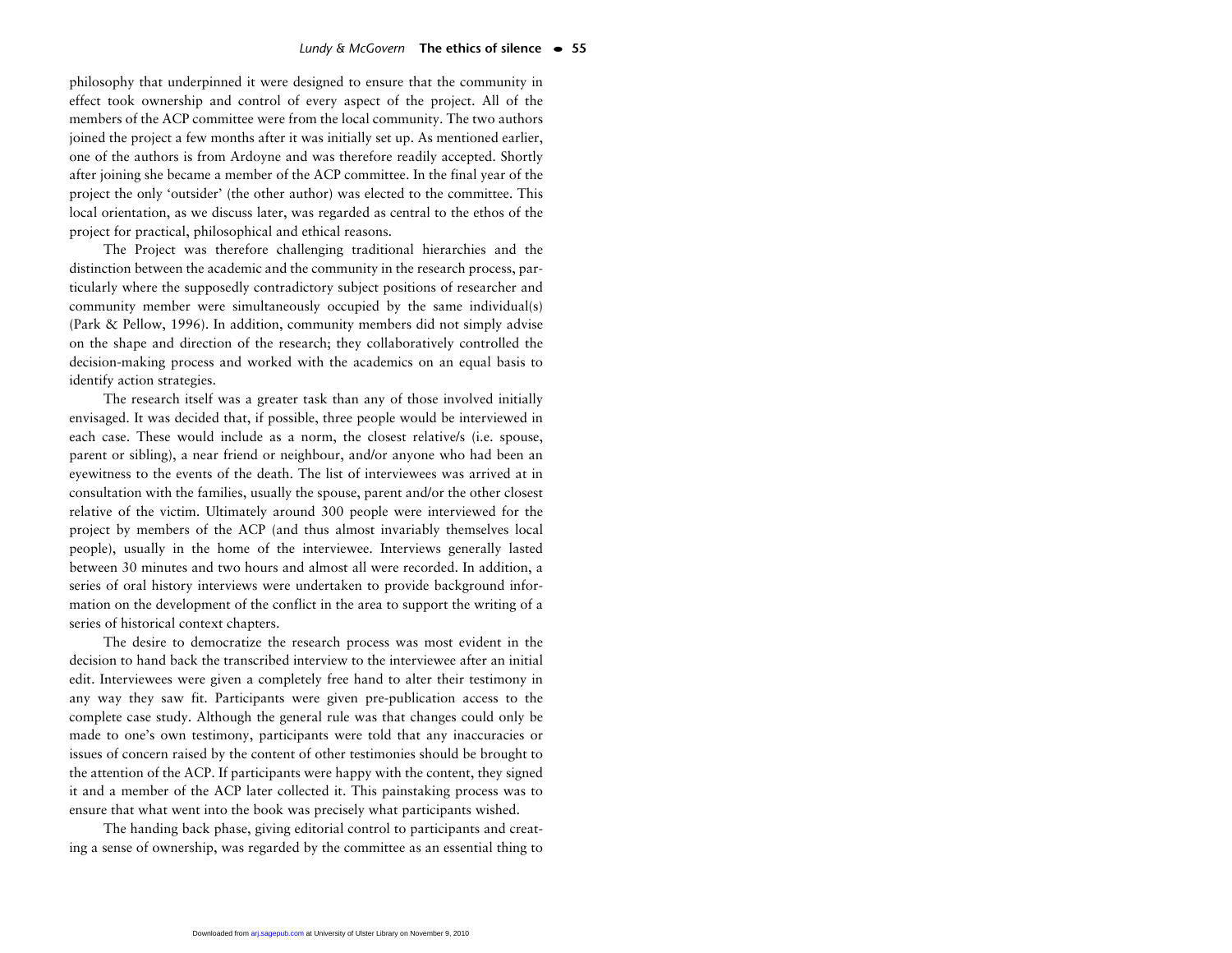do because it underpinned the key principles of the project. Moreover, because of the highly personal and sensitive nature of the work, it was crucial to allow families to see any information or detail they had not previously been aware of in other testimonies. At times unforeseen disputes and differences of opinion arose. It was therefore necessary for the project to provide points of contact to resolve such problems. Clearly this was a highly delicate and sensitive process and one that could only occur because of the rootedness of the project. The process in no small way helped build trust and encouraged those initially reluctant to participate. Although extremely time-consuming, adding a considerable workload and years to the duration of the project, such processes underpinned the action research approach adopted by the ACP. They were specifically designed to challenge traditional approaches to knowledge production and dissemination, and to ensure the work was conducted in an egalitarian manner with an end goal of liberatory action. It is precisely because action research is designed to validate and disseminate popular, community-based knowledge to challenge social marginalization and structures of oppression that it is particularly relevant in societies that have been shattered by armed conflict and are engaging in a process of post-conflict transformation.

# **Ardoyne, 'telling the truth': consequences and responses**

The ethical aim of avoiding negative consequences for participants and others had implications for different aspects of the work of the ACP, including, for example, the interview process, data storage and the publication and dissemination of the research. Clearly these are complex issues all of which cannot be discussed within the confines of this article. While not unique to work dealing with sensitive research issues, such a context undoubtedly accentuates these dilemmas. Lee and Renzetti (1993) argue that sensitivity is most likely to occur in research that delves into deeply personal experiences, concerns issues of deviance and social control, or involves a critique of vested interest, or the exercise of coercion or domination. Given that the work of the ACP was dealing with the experience of violent bereavement and raising critical questions over the conduct of state and paramilitary forces, it undoubtedly fell into the category of sensitive. For example, a key aim of the ACP from the outset was to try and tell something of the life, as well as the circumstances of the death, of the victim. This invited people to speak of memories they may have suppressed or found little opportunity to discuss openly in the past. In addition, what came more to the fore as the project developed were the experiences of the relatives and friends of the victims in the aftermath of their loss. It has been suggested that revisiting such traumatic events may cause significant harm and lead to experiences of secondary traumatization (Bell, 2001; Connolly, 2003). As Meth and Malaza point out,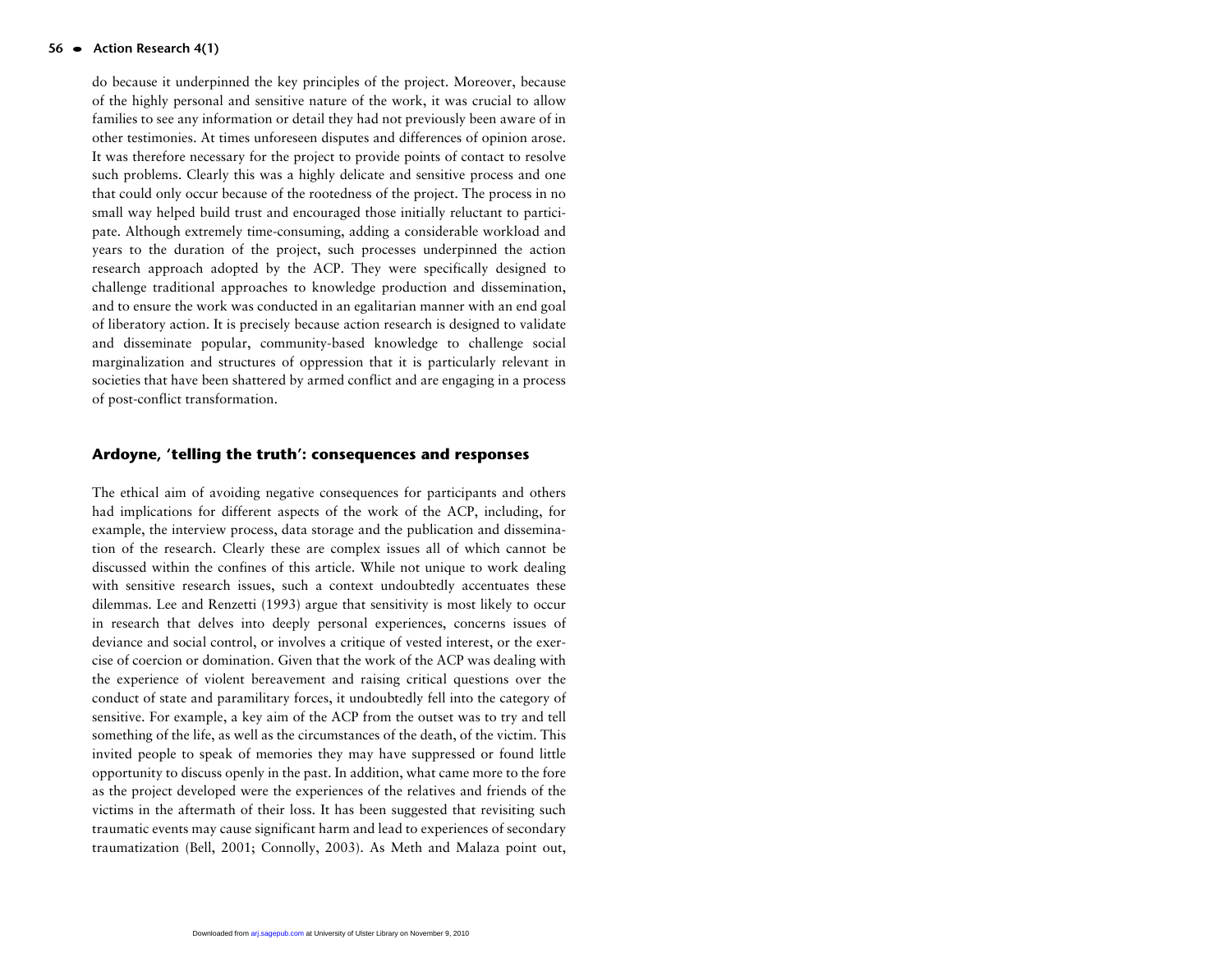'conducting research that is distressing (for participants and researchers) disrupts the seemingly unquestionable ethical objective of avoiding harm' (2003, p. 146).

Such ethical concerns preoccupied the ACP and support and advice were sought from other groups and relevant individuals. At a practical level a number of measures were put in place with regards to the conduct of interviews centring on issues of disclosure and confidentiality. Participants were made fully aware of the control they had over the process, that they could stop interviews at anytime or withdraw from the research, temporarily or permanently. A great emphasis was placed upon wide-ranging discussion of the overall research procedure, from interview design to dissemination of the final testimonies, in order that relatives should be clear about what it was they were taking part in. Participants were encouraged to invite a friend or relative to accompany them while they gave their testimony as a means to ameliorate the potential emotional impact of the experience. The project also provided appropriate support services in the wake of the interview, giving contact details and information for locally and communitybased victim and survivors counselling groups. In fact, this emerged as a priority as the research process got underway, and in retrospect was part of the steep learning curve that is part and parcel of undertaking community-based work. That said, it is worth noting that many, if not most, participants preferred to rely on family and friends rather than organized forms of therapeutic support. Ethical guidelines for the conduct of interviews were also drawn up amongst the project members and regular discussions took place so that those involved could share and learn from their experiences. Such meetings also acted as an informal means of providing mutual support amongst those carrying out the interviews. Indeed, the informality of support structures was largely a consequence of the local focus of the project.

A key issue of concern when doing sensitive research is the issue of trust about the purpose of the research and ultimately the use to which it will be put. In violently divided societies it matters enormously who carries out the research (Brewer, 1993; Feldman, 1991; Knox, 2001; Smyth & Robinson, 2001). One major advantage for the project was that such distrust could be circumvented because local people were conducting the research. The integrity of the researchers, their political commitment, and identification and empathy with interviewees produced a dynamic interaction and sense of responsibility that would be difficult for traditional research approaches to replicate. Indeed, as mentioned earlier, in terms of its personnel, working methods, and outlook, the ACP was, in many ways, almost indistinguishable from the community. In practical terms the grassroots nature of the ACP was seen as crucial in order to gain trust, enable access, and establish an empathetic relationship with interviewees. As one member of the ACP explained, 'if we didn't have the trust of the people we were interviewing, the project wasn't going anywhere. People would have quite literally closed their doors'.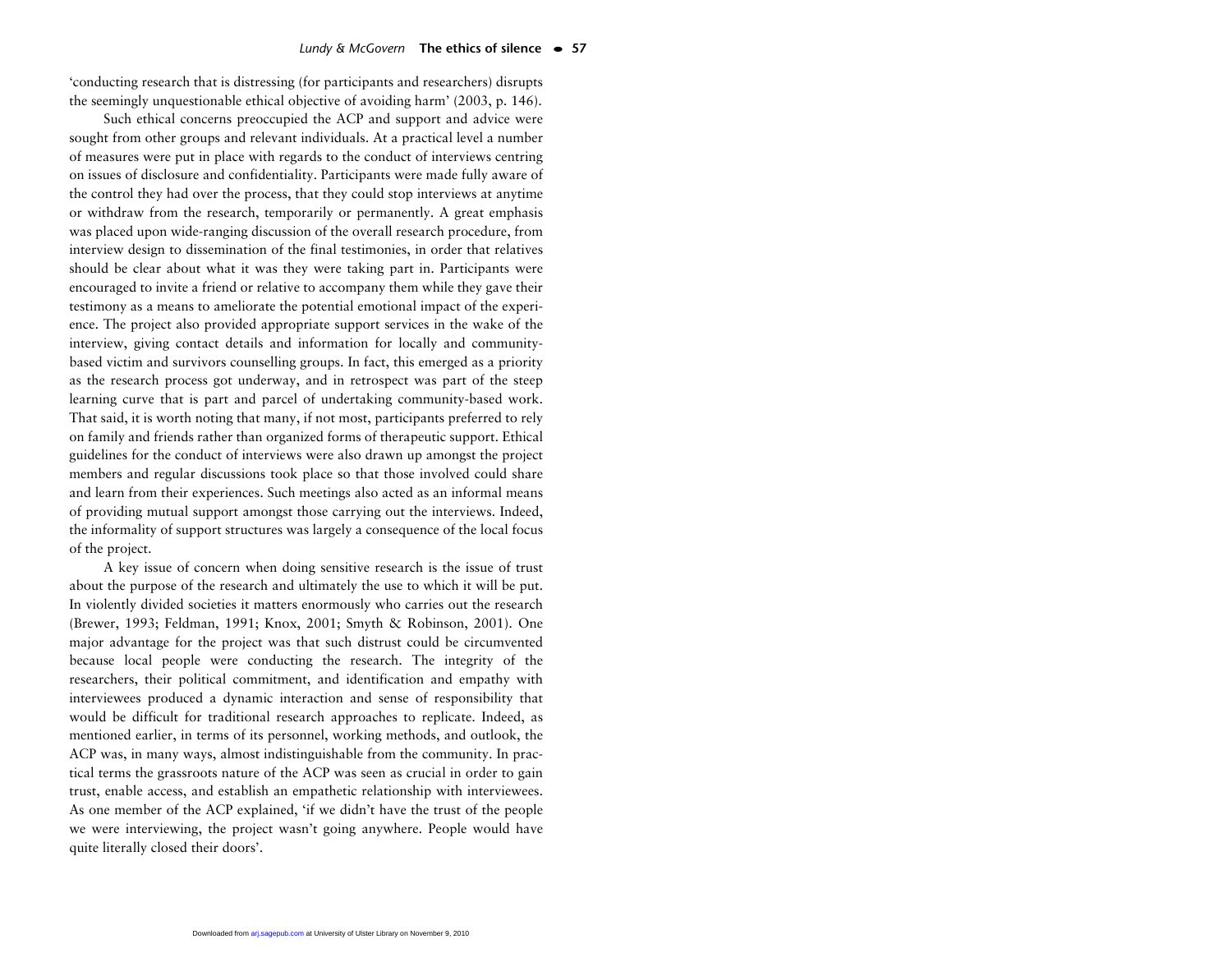Of course the converse of the closeness of the interviewer to the interviewee and the community might have led to guarded responses and prevented the inclusion of particular issues and events. Clearly too there was likely to have been a level of self-censorship that made the accounts in some senses partial readings of the past. The close-knit nature of the community and the fact that participants were aware not only that their words would be seen by others giving testimony in their case, but would also eventually be published undoubtedly had an impact in this regard. Yet, all that said, and while there is a great deal of merit in such observations, subsequent evaluation of the participatory nature of the project suggests that its 'insider' character was critical for gaining access to previously excluded groups, voices and knowledge unobtainable in any other way (Lundy & McGovern, 2005).

#### **Post-conflict transition and research as a form of action**

Employing a participatory approach did not mean that the process of ethical engagement was straightforward. Indeed, as noted above, ethical dilemmas were frequent, intense and, in some instances, are ongoing. However, the action research approach adopted by the ACP was key to resolving a number of ethical and political issues. A central major ethical concern is the extent to which social research is potentially exploitative. This is not only tied to the question of how the research is carried out but also what participants get in return for being researched. As a result, trying to understand what it was that participants in the Ardoyne Project thought they would get out of the work, and the extent to which these expectations were achieved or not, was one of the central aims of the evaluation research that the authors conducted in the aftermath of the ACP (Lundy & McGovern, 2005). To this end a series of interviews were conducted with 30 relatives who had provided their testimonies to the ACP, four people who worked on the project, and six representatives of a range of groups and bodies within Ardoyne between May 2003 and March 2004.

It has been argued that a sense of victimhood often stems from memories of unacknowledged or unreconciled historic losses (Montville, 1993). It soon became clear that for most participants the main value in the work of the ACP was that it afforded them recognition. Some participants also stated that they found the interview process therapeutic. Many noted that they felt it was important that someone was listening and that a space was found to talk about personal and traumatic events that was often difficult to do even within families. Certainly such evidence suggests that speaking out had a therapeutic value for participants in general. At the same time, however, most felt that recalling traumatic memories was an emotional and sometimes difficult process for them and their families to undertake. Many had never spoken publicly about the death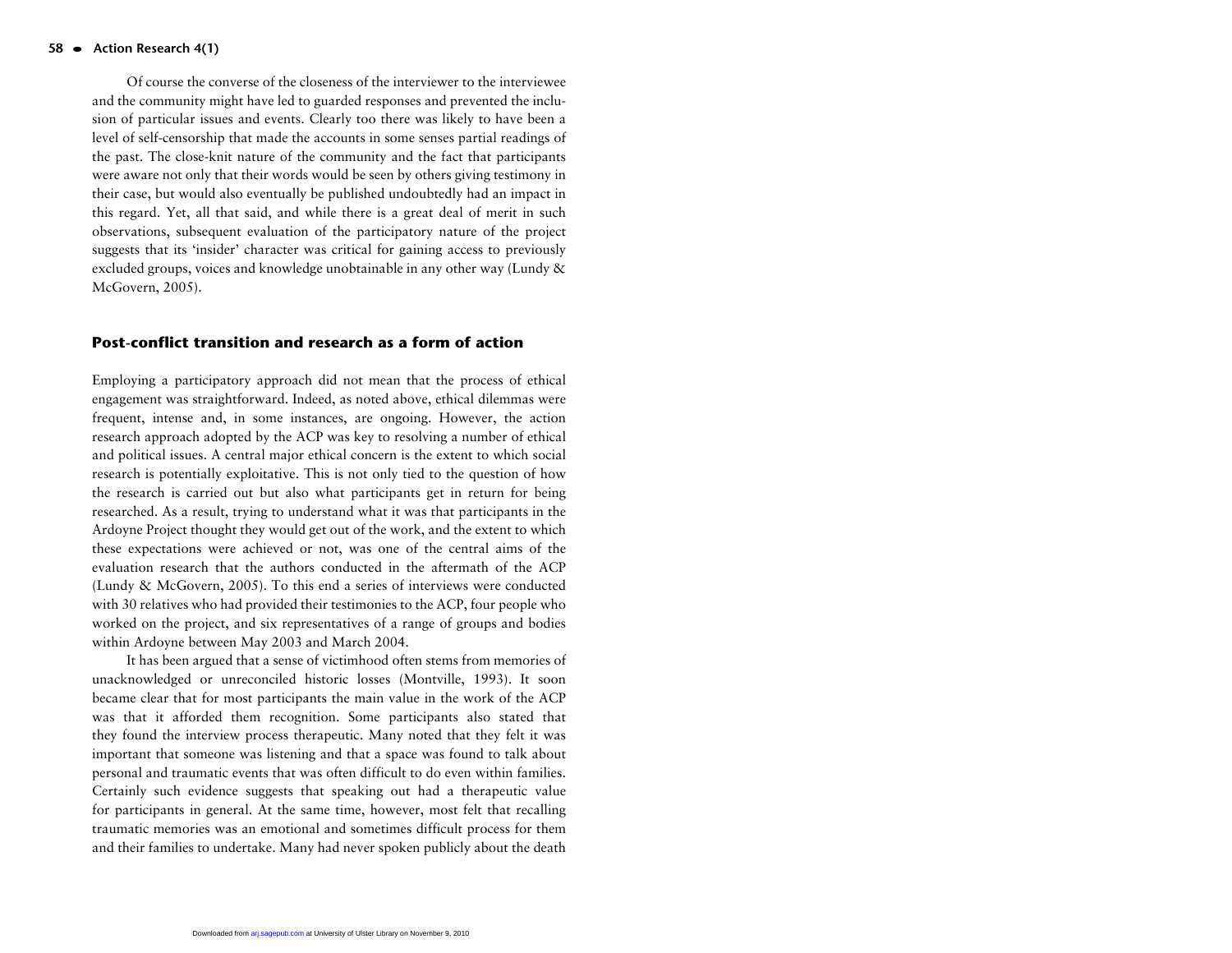of their loved one and the impact on their family. Yet, despite the difficulty in recounting traumatic experiences, giving one's testimony was generally viewed as an important and necessary thing to do in order to have their accounts recorded, documented, and put into the public arena. Time and again participants remarked that their own personal costs in giving testimony were secondary to the importance of raising awareness and having their story told. Here's how relatives of two victims put it:

I didn't find any healing in it whatsoever. As I say I found it more upsetting but worthwhile because you know your story was going to be told.

At the end of the day you wanted the truth of what did happen to your loved ones to come out, and I thought it was a perfect opportunity to give an interview. Everyone in my family that was interviewed felt that same way. That it was time the truth was told, you know, to get it across.

Closely tied to the question of recognition was the desire for remembrance. Again this was a primary factor motivating individuals to participate in the project. Giving testimony was regarded as a beneficial thing to do, not necessarily because the experience was therapeutic or cathartic, but because it brought a tangible outcome. For some this meant putting a human face on statistics and producing something that the community would collectively remember. The following quote reflects such views:

I think the success of the book [*Ardoyne: The untold truth*] was that it allowed people's own voices to tell the story. That's where everybody could identify with it because it was very much their story, it wasn't somebody else telling it. It was how they felt and saw things, and it worked for them, and people became real again. They no longer were just a statistic or a name on a wall, and it brought people to life again.

For many relatives the denial of 'truth' and an enduring sense of injustice was a key factor that prompted them to participate in the project. This desire or need to provide testimony was not just about telling one's story; it is better understood as bearing witness (Perks & Thomson, 1998). In these circumstances 'truth' is used to denounce or challenge a perceived injustice and to set aright an official account. It is, in this sense, a way of doing justice (Yudice, 1996). In a similar vein, it has been argued that the restoration of dignity to victims may be best achieved by a 'truth-telling' process that seeks to give the victim a full role in the telling of the story of a past of gross violations (Dyzenhaus, 2000). Participating in the ACP may therefore have been particularly important (and had a positive impact) for certain relatives because it enabled them to challenge what they perceived as the denial of truth. Certainly in the responses to the follow-up research, the restoration of dignity through recognition and acknowledgement in the book, particularly to families of alleged informers, was overwhelmingly regarded as a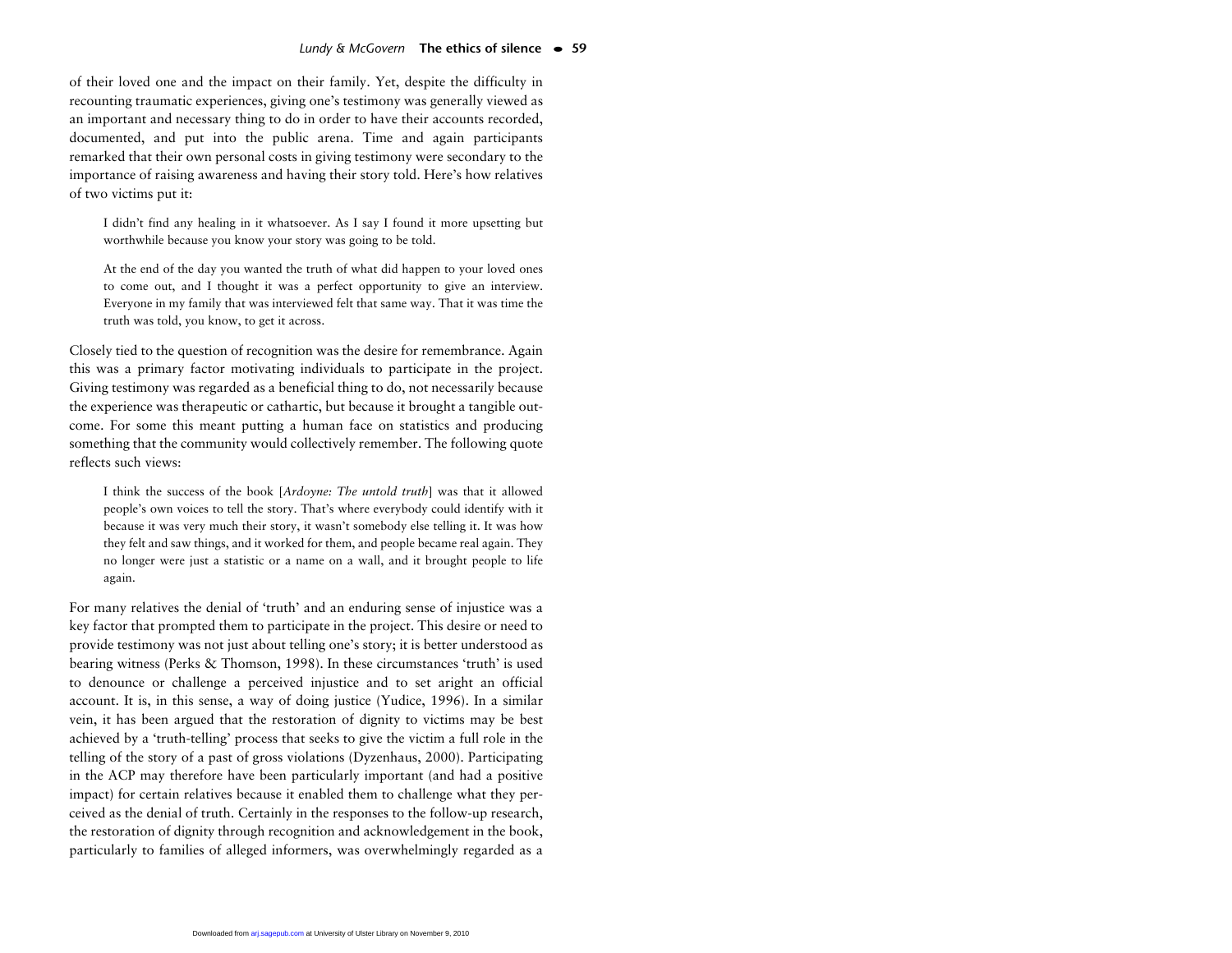welcome outcome of the project. There were 13 people in the community killed by republicans. A number were alleged informers. These were among the most sensitive and challenging cases that the ACP had to grapple with. Many participants, and not only those directly affected by such circumstances, talked about how important the process had been for opening up a space within the community for such difficult subjects to be discussed. That dialogue and recognition had been developed around experiences that had been shrouded in so much silence was widely seen as one of the most important contributions the project had made.

In addition, the relatives of victims of state violence were given the opportunity to challenge what they perceived as the denial of truth in official accounts. It was apparent that some relatives, and particularly those whose loved ones had been killed by the state, had never been told 'the truth' about the circumstances of the death. For some such families the ACP was credited with helping to restore dignity and, in some senses, achieving a level of justice through the power of 'truth-telling'. However, the idea of doing justice in such cases is a complex affair and the importance of recognition needs to be set alongside the desire for acknowledgement and accountability from and of the state itself. Being given the space to tell 'their truth' may have been justice for some, but not for others, as this participant argued:

Some [relatives] see their justice as somehow somebody coming along at some stage and telling the truth. But also other people see their justice as them being given the space to tell their story, that's their justice. So there is different levels, I think when you talk to so many different families and victims they have a different thing about justice but generally it is around truth-telling.

As a result of engaging in the ACP many participants argued that they had regained a sense of control over their own experiences and memories. As problematic as the concept undoubtedly is, there was a sense that the project had allowed for both individual and collective empowerment. For such relatives participation was seen as a way to challenge the negative label of victimhood that for many symbolized helplessness, passiveness and powerlessness. Involvement in the project through providing testimony, it was suggested, helped recast relatives in the role of proactive agents of change and not as either helpless or powerless. Again this was likened to the question of recognition as something that was not merely given or conferred but the result of an active process of taking. The project was therefore seen as a vehicle through which relatives could make recognition happen. This feeling of being more proactive and becoming agents of change was undoubtedly important to participants and appeared to promote a more positive sense of self and community. As discussed earlier, it is also a key characteristic of action research to raise consciousness and empower marginalized groups to challenge structures of oppression and bring about change.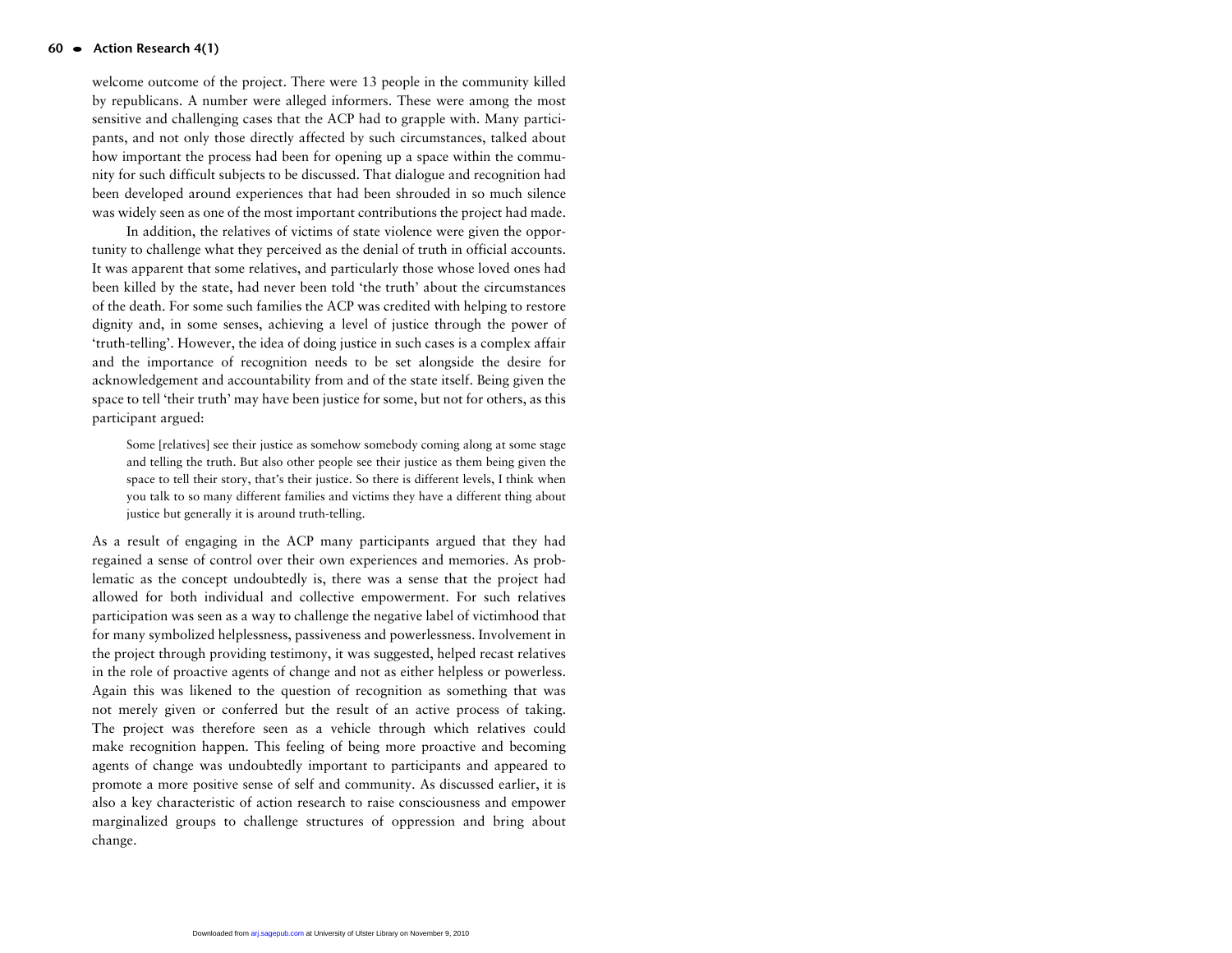Taking recognition was linked to the importance of documenting previously excluded or marginalized voices. The value and symbolism of individuals having the opportunity to tell their story was accentuated by a general perception in the area that they had been mistreated and misrepresented by those elements of society who often command the process of telling the present and the past; the media and academia. Antagonism toward the media was particularly strong for many relatives who felt that their experiences had been the subject of profound and often systematic misrepresentation. Setting the record straight and saying what really happened by writing back were powerful incentives for involvement in the ACP, as the comments of the following participant exemplify:

All that crap that has been written for thirty years, you know, about 'he was a terrorist' or 'she was a terrorist' or 'he deserved' or 'she deserved it' or whatever the case may be. This was an opportunity for people, particularly the families, to say that I am happy that I've done this [participated] and I'm happy that this story is finally being told and listened to and that it's out there competing with all this crap that's been written.

Almost all the participants argued that being able to challenge history and to engage in a process of writing their own past was one of the most important goals and achievements of the project. The editorial control provided through the handing back phase was almost universally credited with having afforded this crucial sense of ownership and agency of narration. Clearly, for those who were involved in providing their testimony for the book, achieving the emancipatory ends of the project (the validation of previously excluded popular knowledge, affording an opportunity to bear witness, and challenge dominant public sphere readings of the past) was as dependent on the actual process that was undertaken as it was upon the final outcome. What mattered was not only what 'truth' was told, but the process of 'telling the truth' itself.

### **Conclusion**

Action research is designed to change the relationship between researcher and researched and to allow for the development of initiatives that contribute to positive social change. Indeed it is a central maxim of the approach that such means and ends are intimately interlinked. Within the context of a deeply divided society emerging from conflict, such as the North of Ireland, a legacy of suspicion, hostility and disillusionment make the achievement of either a particularly difficult and complex task. However, what this article has sought to illustrate is that it is precisely by engaging in a process informed by a participatory action research approach that a community-based form of 'truth-telling' can act as the means to permit previously unheard voices to emerge into the public realm and so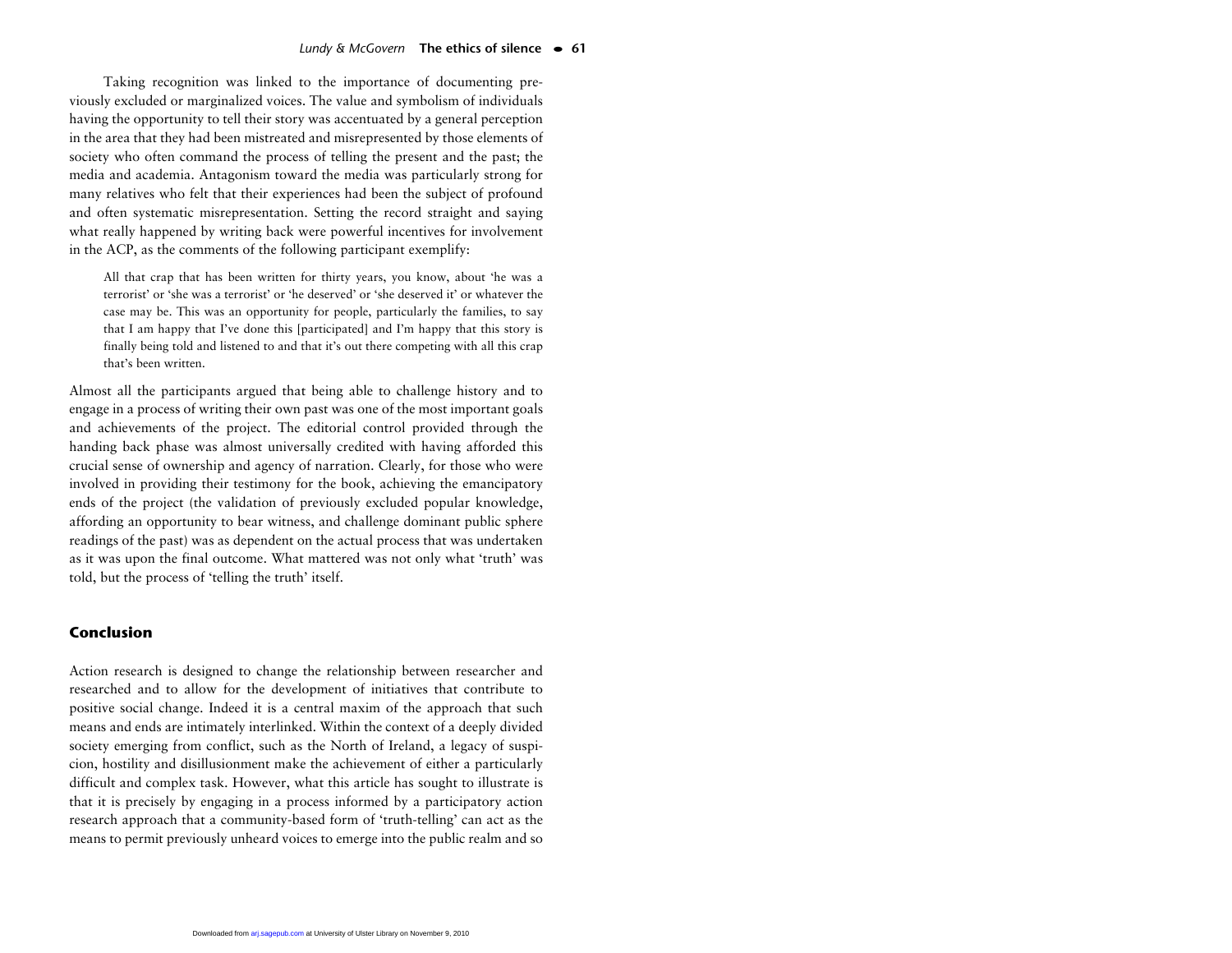help shape the future in a progressive way. To do so does mean, though, that a number of ethical problems emerge as a consequence. Delving into the personal and collective memories of a community that has experienced the traumatic impact of conflict over three decades raises acute questions over the potential costs and benefits that such sensitive research will bring in its wake. Such considerations profoundly impacted the way in which the work of the ACP was carried out. That work was conducted by people from within the community and through an ongoing process of consultation with the community. Although at important junctures advice and help from some trusted outside groups and agencies were sought, the knowledge, skills and insights of people within the area were the primary resource the project could call upon. This meant that many, if not all, of those involved had not really undertaken such work before. Mistakes were made as a result and the learning curve about what could and could not be done was a steep one. Given the sensitivity of what was being undertaken, it was also a learning curve that presented all those involved with moments of self-doubt and deeply felt emotional concern. Yet, at the same time, insights that were intrinsic to the outlook and working practices of the project were the direct consequence of that complex mesh of relationships that bound together the relatively small number of those carrying out the work, the hundreds of people who provided testimonies and the wider community. What emerged from the evaluation of the project was that, for the overwhelming majority of participants, the best means of dealing with the ethical problems of sensitivity and danger was to ensure that those taking part understood precisely what the project was for, felt a sense of ownership and agency over its outcomes, and could directly shape and control their deeply personal and often emotionally difficult involvement in it.

#### **References**

- Ardoyne Commemoration Project. (2002). *Ardoyne: The untold truth*. Belfast: Beyond the Pale Publications.
- Ardoyne Youth Providers Forum. (1998). *Strategy document*. Belfast: Ardoyne Youth Providers Forum.
- Bell, P. (2001). The ethics of conducting psychiatric research in war-torn contexts. In M. Smyth & G. Robinson (Eds.), *Researching violently divided societies: Ethical and methodological issues* (pp. 184–192). London: Pluto Press.
- Brewer, J. (1993). Sensitivity as a problem in field research: A study of routine policing in Northern Ireland. In C. Renzetti & R. Lee (Eds.), *Researching sensitive topics* (pp.125–145). London: SAGE.
- Brydon-Miller, M., Greenwood, D., & Maguire, P. (2003). Why action research? *Action Research*, *1*(1), 9–28.
- Connolly, P. (2003). *Ethical principles for researching vulnerable groups*. Belfast: Office of the first minister and deputy first minster (OFMDFM).
- Dyzenhaus, D. (2000). Justifying the truth and reconciliation commission. *Journal of Political Philosophy*, *8*(4), 470–496.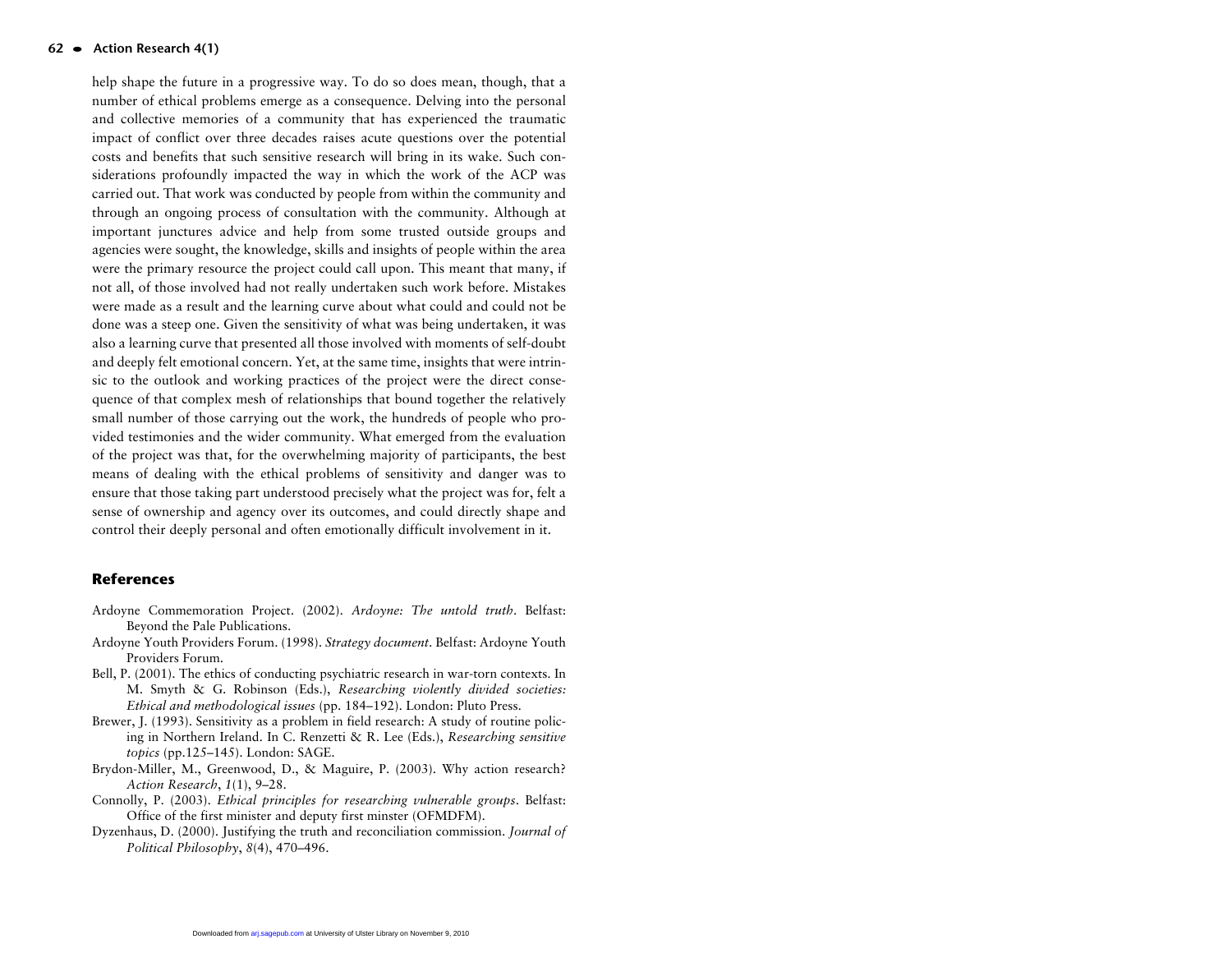- Fals Borda, O. (1991). *Action and knowledge: Breaking the monopoly with participatory action research*. London: Intermediate Technology Publications.
- Feldman, A. (1991). *Formations of violence: The narrative of the body and political terror in Northern Ireland*. Chicago, IL: University of Chicago Press.
- Green, L. (1995). Living in a state of fear. In C. Nordstrom & A. Robbin. (Eds.), *Fieldwork under fire: Contemporary studies of violence and survival*  (pp. 105–127). Berkeley: University of California Press.
- Hall, B. (2001). I wish this were a poem of practices of participatory research. In P. Reason & H. Bradbury (Eds.), *Handbook of action research: Participative inquiry and practice* (pp. 171–178). London: SAGE.
- Hammersley, M., & Atkinson, P. (1995). *Ethnography: Principles in practice.* London: Routledge.
- Israel, M. (2004). Strictly confidential? Integrity and the disclosure of criminological and socio-legal research. *British Journal of Criminology*, *44*(5), 715–740.
- Knox, C. (2001). Establishing research legitimacy in the contested political ground of contemporary Northern Ireland. *Qualitative Research*, *1*(2), 205–222.
- Lee, R., & Renzetti, C. (1993) The problems of researching sensitive topics: An overview. In C. Renzetti & R. Lee (Eds.), *Researching sensitive topics* (pp. 3–13). London: SAGE.
- Lee-Treweek, G., & Linkogle, S. (2000). *Danger in the field: Risk and ethics in social research*. London: Routledge.
- Lincoln, Y. (2001). Engaging sympathies: Relations between action research and social constructivism. In P. Reason & H. Bradbury (Eds.), *Handbook of action research: Participative inquiry and practice* (pp. 124–132). London: SAGE.
- Lundy, P., & McGovern, M. (2001). The politics of memory in post-conflict Northern Ireland. *Peace Review*, *13*(1), 27–34.
- Lundy, P., & McGovern, M. (2005). *Community, 'truth-telling' and conflict resolution*. Belfast: Research Report for the Community Relations Council.
- Meth, P., & Malaza. K. (2003). Violent research: The ethics and emotions of doing research with women in South Africa. *Ethics, Place, and Environment*, *6*(2), 143–159.
- Montville, J. V. (1993). *Conflict resolution: Theory and practice, integration and application*. Manchester: Manchester University Press.
- Nordstrom, C., & Robben, A. (1995). *Fieldwork under fire: Contemporary studies of violence and survival*. London: University of California Press.
- Park, L. S., & Pellow, D. (1996). Washing dirty laundry: Organic-activist-research in two social movement organisations. *Sociological Imagination*, *33*, 138–153.
- Perks, R., & Thomson, A. (1998). *The oral history reader*. London: Routledge.
- Pickering, S. (2001). Undermining the sanitized account: Violence and emotionality in the field in Northern Ireland. *British Journal of Criminology*, *41*(3), 485–501.
- Rahman, A. (1993). *People's self-development: Perspectives on participatory action research: A journey through experience*. London: Zed Books.
- Scheper-Hughes, N. (1995). The primacy of the ethical: Propositions for a militant anthropology. *Current Anthroplogy*, *36*(3), 409–420.
- Sluka, J. (2000). *Death squad: The anthropology of state terror*. Philadelphia: University of Pennsylvania Press.
- Smyth, M., & Robinson, G. (2001). *Researching violently divided societies: Ethical and methodological issues*. London: Pluto Press.
- Stoecker, R. (1997, August). *Are academics irrelevant? Roles for scholars in partici-*